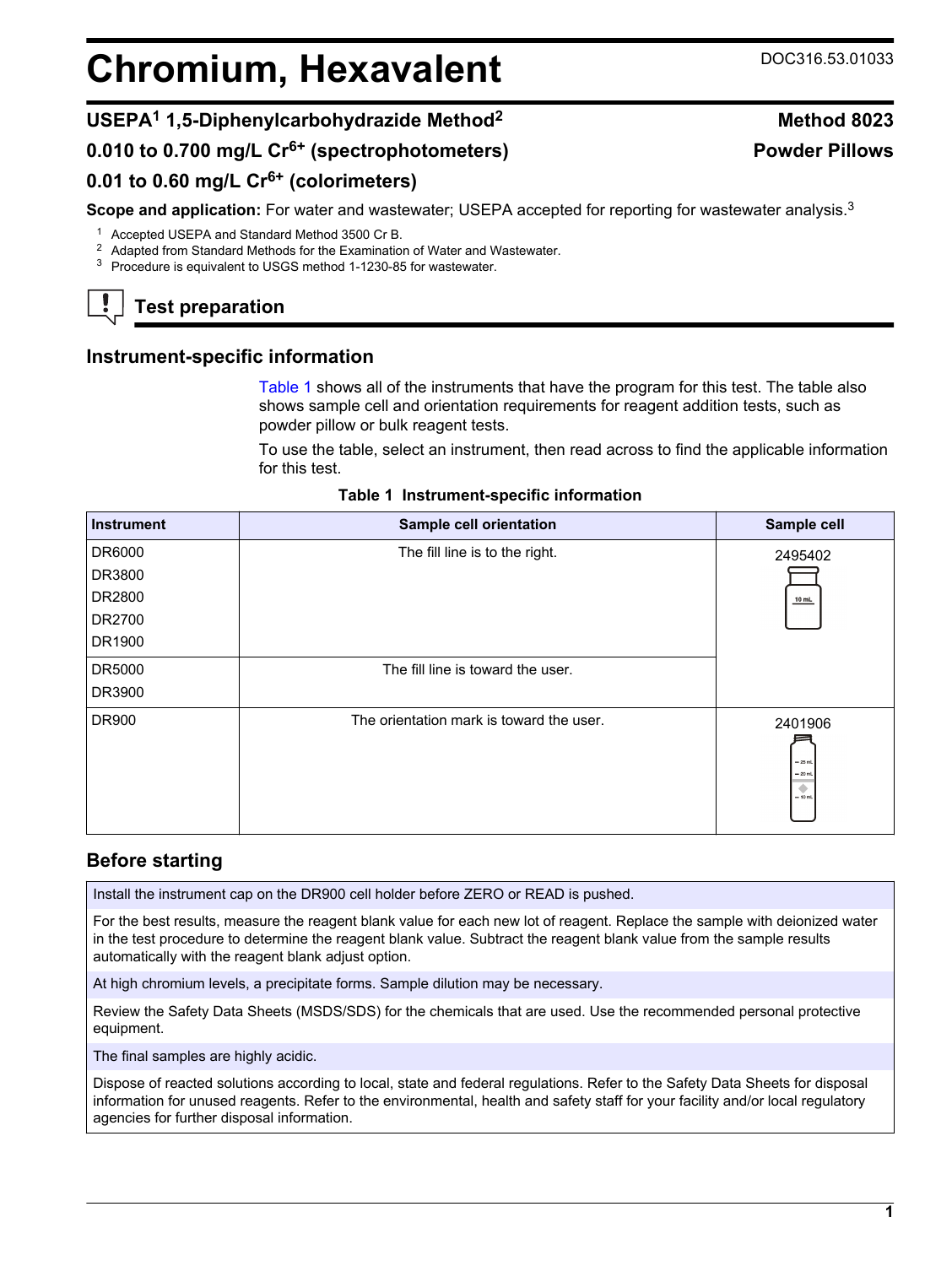### **Items to collect**

| <b>Description</b>                                                                                                                     | Quantity |
|----------------------------------------------------------------------------------------------------------------------------------------|----------|
| ChromaVer <sup>®</sup> 3 Chromium Reagent Powder Pillows, 5 or 10 mL                                                                   |          |
| Sample cells. (For information about sample cells, adapters or light shields, refer to Instrument-<br>specific information on page 1.) |          |

Refer to [Consumables and replacement items](#page-3-0) on page 4 for order information.

### **Sample collection and storage**

- Collect samples in clean glass or plastic bottles.
- To preserve samples for later analysis, keep the samples at or below 6 °C (43 °F) for up to 24 hours.
- Let the sample temperature increase to room temperature before analysis.

# **Test procedure**



**1.** Start program **90 Chromium, Hex**. For information about sample cells, adapters or light shields, refer to [Instrument](#page-0-0)[specific information](#page-0-0) on page 1.



**2. Prepare the sample:** Fill a sample cell with 10 mL of sample.



**3.** Add the contents of one ChromaVer® 3 Reagent Powder Pillow to the sample cell.



**4.** Swirl to mix. A purple color will show if hexavalent chromium is present.



**5.** Start the instrument timer. A 5‑minute reaction time starts.



**6. Prepare the blank:** Fill a second sample cell with 10 mL of sample.



**7.** When the timer expires, clean the blank sample cell.



**8.** Insert the blank into the cell holder.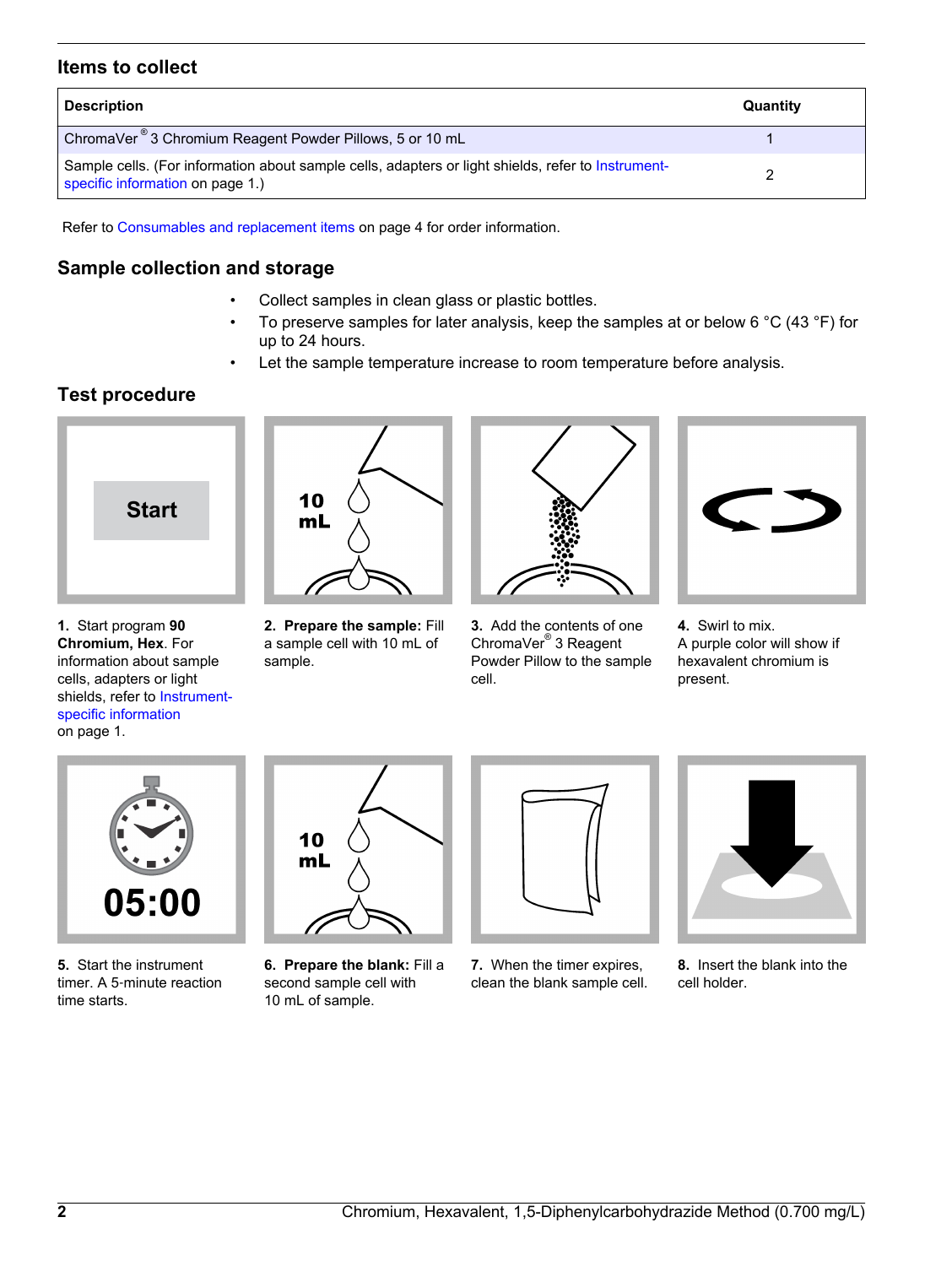





**9.** Push **ZERO**. The display shows 0.00 or 0.000 mg/L  $Cr^{6+1}$ .

**10.** Clean the prepared sample cell.

**11.** Insert the prepared sample into the cell holder.



**12.** Push **READ**. Results show in mg/L  $Cr^{6+}$ .

# **Interferences**

| Interfering substance                           | Interference level                                                                                                                                                                                                                   |
|-------------------------------------------------|--------------------------------------------------------------------------------------------------------------------------------------------------------------------------------------------------------------------------------------|
| Iron                                            | May interfere above 1 mg/L                                                                                                                                                                                                           |
| Mercurous and Mercuric lons                     | Interfere slightly                                                                                                                                                                                                                   |
| Highly buffered samples or<br>extreme sample pH | Can prevent the correct pH adjustment (of the sample) by the reagents. Sample<br>pretreatment may be necessary.                                                                                                                      |
| Vanadium                                        | May interfere above 1 mg/L. Allow 10 minutes for the reaction period before reading.                                                                                                                                                 |
| Turbidity                                       | For turbid samples, treat the blank with the contents of one Acid Reagent Powder Pillow.<br>This will make sure that any turbidity dissolved by the acid in the ChromaVer 3 Chromium<br>Reagent will also be dissolved in the blank. |

# **Accuracy check**

#### **Standard additions method (sample spike)**

Use the standard additions method (for applicable instruments) to validate the test procedure, reagents and instrument and to find if there is an interference in the sample. Items to collect:

- 12.5-mg/L Hexavalent Chromium Standard Solution, 10-mL Voluette® Ampules
- Ampule breaker
- Pipet, TenSette®, 0.1–1.0 mL and tips
- Mixing cylinders, 25 mL (3)
- **1.** Use the test procedure to measure the concentration of the sample, then keep the (unspiked) sample in the instrument.
- **2.** Go to the Standard Additions option in the instrument menu.
- **3.** Select the values for standard concentration, sample volume and spike volumes.
- **4.** Open the standard solution.
- **5.** Prepare three spiked samples: use the TenSette pipet to add 0.1 mL, 0.2 mL and 0.3 mL of the standard solution, respectively, to three 25-mL portions of fresh sample. Mix well.
- **6.** Use the test procedure to measure the concentration of each of the spiked samples. Start with the smallest sample spike. Measure each of the spiked samples in the instrument.
- **7.** Select **Graph** to compare the expected results to the actual results. *Note: If the actual results are significantly different from the expected results, make sure that the sample volumes and sample spikes are measured accurately. The sample volumes and*

Chromium, Hexavalent, 1,5-Diphenylcarbohydrazide Method (0.700 mg/L) **3**

<sup>1</sup> Colorimeter display shows 0.00 mg/L.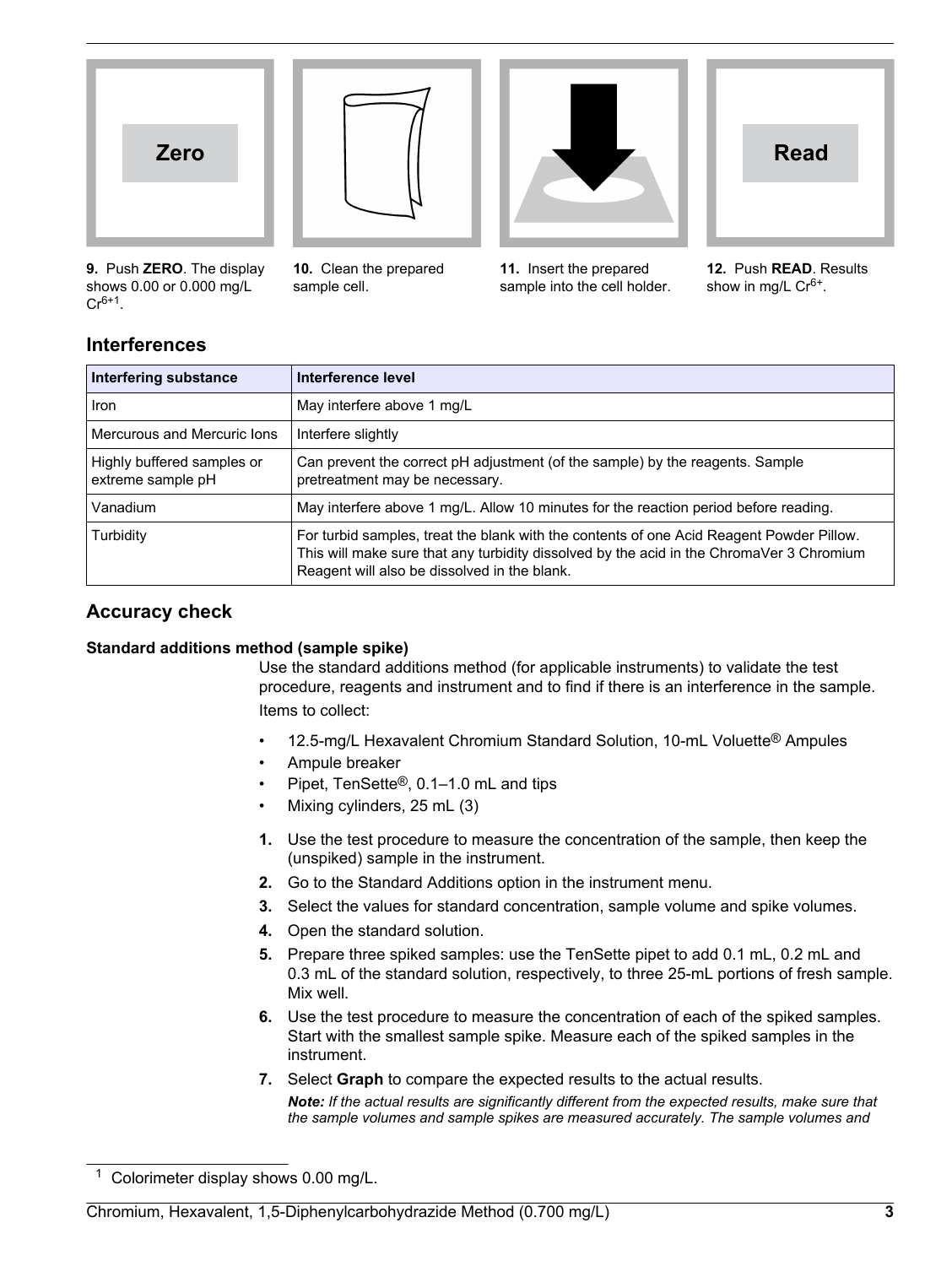*sample spikes that are used should agree with the selections in the standard additions menu. If the results are not within acceptable limits, the sample may contain an interference.*

#### <span id="page-3-0"></span>**Standard solution method**

Use the standard solution method to validate the test procedure, the reagents and the instrument.

Items to collect:

- 50.0-mg/L Hexavalent Chromium Standard Solution
- 500-mL volumetric flask, Class A
- 5-mL volumetric pipet, Class A and pipet filler safety bulb
- Deionized water
- **1.** Prepare a 0.50 mg/L hexavalent chromium standard solution as follows:
	- **a.** Use a pipet to add 5.00 mL of 50.0 mg/L hexavalent chromium standard solution into the volumetric flask.
	- **b.** Dilute to the mark with deionized water. Mix well. Prepare this solution daily.
- **2.** Use the test procedure to measure the concentration of the prepared standard solution.
- **3.** Compare the expected result to the actual result.

*Note: The factory calibration can be adjusted slightly with the standard calibration adjust option so that the instrument shows the expected value of the standard solution. The adjusted calibration is then used for all test results. This adjustment can increase the test accuracy when there are small variations in the reagents or instruments.*

#### **Method performance**

The method performance data that follows was derived from laboratory tests that were measured on a spectrophotometer during ideal test conditions. Users can get different results under different test conditions.

| <b>Program</b> | <b>Standard</b>      | Precision (95% confidence interval) | <b>Sensitivity</b><br>Concentration change per 0.010 Abs change |
|----------------|----------------------|-------------------------------------|-----------------------------------------------------------------|
| 90             | 0.500 mg/L $Cr^{6+}$ | 0.497-0.503 mg/L $Cr^{6+}$          | 0.005 mg/L $Cr^{6+}$                                            |

#### **Summary of method**

Hexavalent chromium is determined by the 1,5-Diphenylcarbohydrazide method using a single dry powder formulation called ChromaVer 3 Chromium Reagent. This reagent contains an acidic buffer combined with 1,5-Diphenylcarbohydrazide, which reacts to give a purple color when hexavalent chromium is present. The measurement wavelength is 540 nm for spectrophotometers or 560 nm for colorimeters.

#### **Consumables and replacement items**

#### **Required reagents**

| <b>Description</b>                                                  | <b>Quantity/test</b> | Unit       | Item no. |
|---------------------------------------------------------------------|----------------------|------------|----------|
| ChromaVer <sup>®</sup> 3 Chromium Reagent Powder Pillow, 5 or 10 mL |                      | $100$ /pkg | 1271099  |
| Water, deionized                                                    | varies               |            | 27256    |

#### **Recommended standards**

| <b>Description</b>                                                                                      | Unit             | Item no. |
|---------------------------------------------------------------------------------------------------------|------------------|----------|
| Chromium, Hexavalent Standard Solution, 10-mL Voluette <sup>®</sup> Ampules, 12.5-mg/L Cr <sup>6+</sup> | $16$ /p $kg$     | 1425610  |
| Chromium Hexavalent Standard Solution, 50.0-mg/L Cr <sup>6+</sup>                                       | $100 \text{ mL}$ | 81042H   |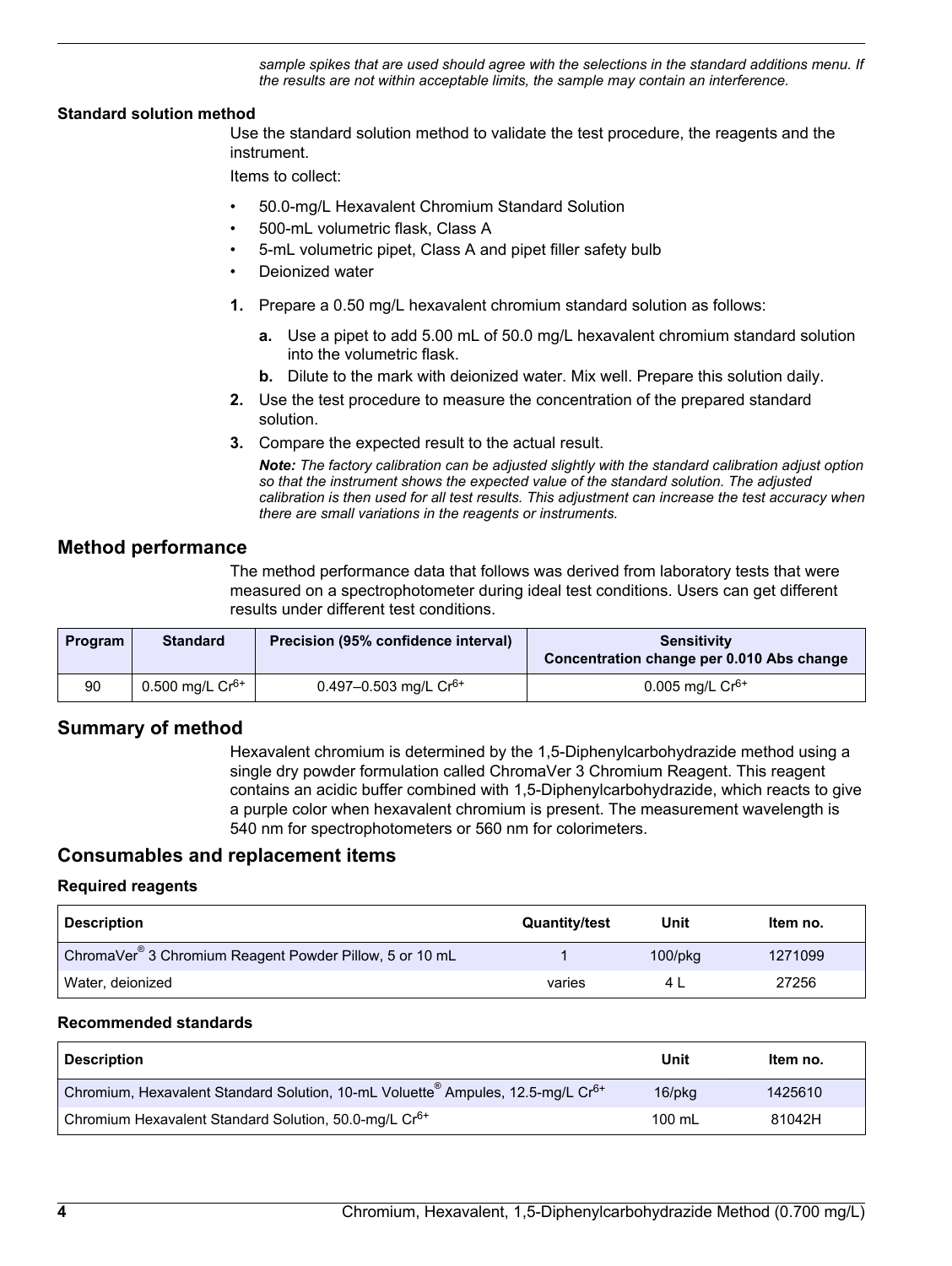## **Optional reagents and apparatus**

| <b>Description</b>                                  | Unit       | Item no. |
|-----------------------------------------------------|------------|----------|
| Acid Reagent Powder Pillows                         | $100$ /pkg | 212699   |
| Ampule Breaker, 10-mL Voluette <sup>®</sup> Ampules | each       | 2196800  |
| Flask, volumetric, Class A, 500 mL, glass           | each       | 1457449  |
| Pipet, volumetric 5.00-mL                           | each       | 1451537  |
| Pipet filler, safety bulb                           | each       | 1465100  |
| Sodium Hydroxide Solution, 5 N                      | 50 mL      | 245026   |